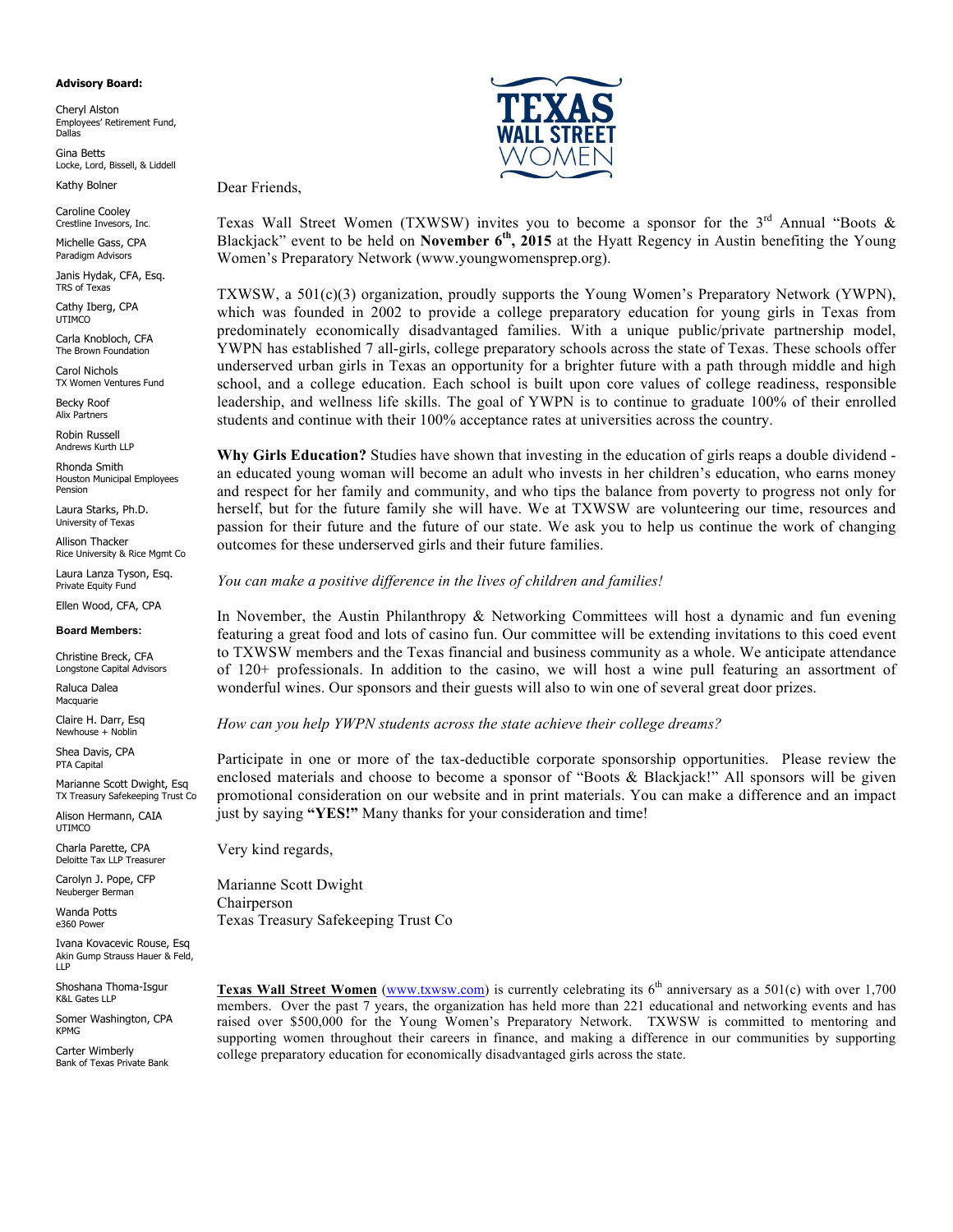

# **Boots and Blackjack: A Casino Night for a Cause November 6<sup>th</sup>, 2015 Austin, Texas**

# **Sponsorship Levels**

**High Roller Sponsorship** (one available) **Sponsorship amount \$15,000 Sponsorship amount \$15,000** 12 tickets to Casino event Prime placement of logos and/or name on website, all printed event materials, and social media Separate check-in for you and your guests Recognition and speaking opportunity that evening Signage at food stations and bars with exclusively High Roller Sponsor *\$7,500 tax deductible* 

# **Casino Sponsorship** (two available) **Sponsorship amount \$10,000 Sponsorship amount \$10,000**

10 tickets to Casino event Key placement of logos and/or name on website, all printed event materials, and social media Separate check-in for you and your guests Recognition and speaking opportunity that evening Signage at casino stations with exclusively Casino Sponsors *\$5,000 tax deductible* 

**Take-away Sponsorship** (only one available) **Sponsorship amount \$5,000** 8 tickets to Casino event Appearance of logos and/or name on website, all printed event materials, and social media Separate check-in for you and your guests Signage at take-away station and on the take-away with exclusively Take-away Sponsor *\$2,500 tax deductible* 

**Décor Sponsorship Sponsorship Sponsorship Sponsorship Sponsorship Sponsorship Sponsorship Sponsorship Sponsorship Sponsorship Sponsorship Sponsorship Sponsorship Sponsorship Sponsorship Spons** 

8 tickets to Casino event Appearance of logos and/or name on website, all printed event materials, and social media

Checks and forms can be mailed to: TXWSW Attn: Wanda Potts 98 San Jacinto Blvd. Suite 2010 Austin, TX 78701 For Inquiries or Sponsorship information please contact: Heather Sauber, Director of Development developmentdirector@txwsw.com • 979-575-6067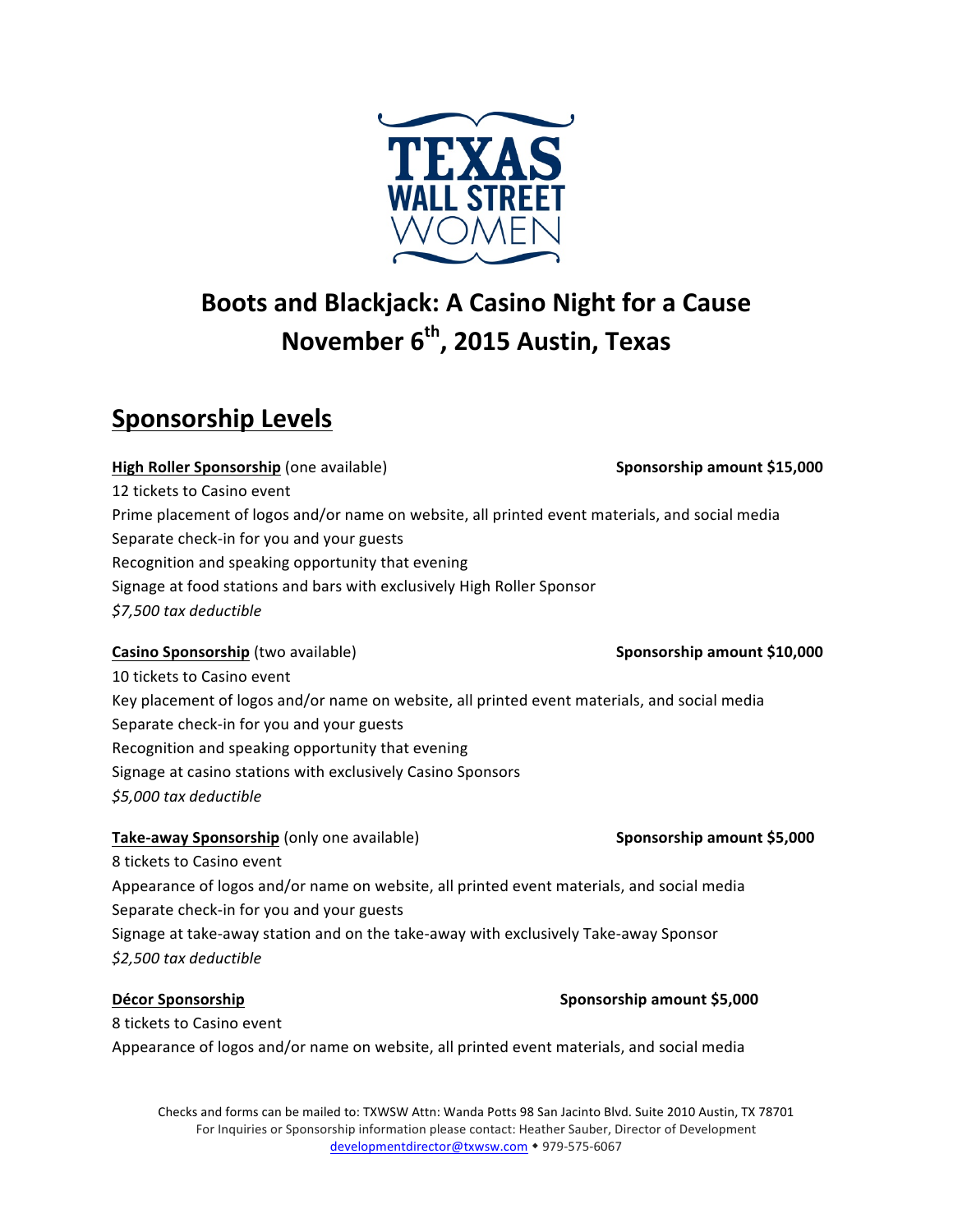Separate check-in for you and your guests Signage at event "thanking" Decor Sponsors *\$2,500 tax deductible* 

**Pit Boss Sponsorship Sponsorship Sponsorship Sponsorship Sponsorship Sponsorship SPONSORS** 

8 tickets to Casino event Appearance of name on website, all printed event materials, and social media Separate check-in for you and your guests *\$1,250 tax deductible* 

## **Players Sponsorship Sponsorship Sponsorship Sponsorship Sponsorship Sponsorship Sponsorship Sponsorship Sponsorship Sponsorship Sponsorship Sponsorship Sponsorship**

6 tickets to Casino event Appearance of name on website and social media Separate check-in for you and your guests *\$500 tax deductible* 

**Double Down Sponsorship <b>Sponsorship Sponsorship Sponsorship** capped at \$1,000

2 tickets to Casino event Matching fund sponsorship for donations made at the bar Separate check-in for you and your guests Appearance of name on website, all printed event materials, and social media Separate Double Down signage at the events

Texas Wall Street Women, a  $501(c)(3)$  organization, proudly supports the Young Women's Preparatory Network (YWPN), which was founded in 2002 to provide a college preparatory education for young girls in Texas from predominately economically disadvantaged families. With a unique public/private partnership model, YWPN has established 6 all-girls, college preparatory schools across the state of Texas. The schools offer underserved urban girls in Texas an opportunity for a brighter future through a college preparatory education. Each school is built upon core values of college readiness, responsible leadership, and wellness life skills. The goal of YWPN is to continue to graduate 100% of their enrolled students and continue with their 100% acceptance rates at universities across the country.

## **Why Girls Education?**

Studies have shown that investing in the education of girls reaps a double dividend - an educated young woman will become an adult who invests in her children's education, who earns money and respect for her family and community, and who tips the balance from poverty to progress not only for the girl, but for the future family she will have. We at TXWSW are volunteering our time, resources and passion for their future and the future of our state. We ask you to help us continue the work of changing outcomes for these underserved girls and their future families.